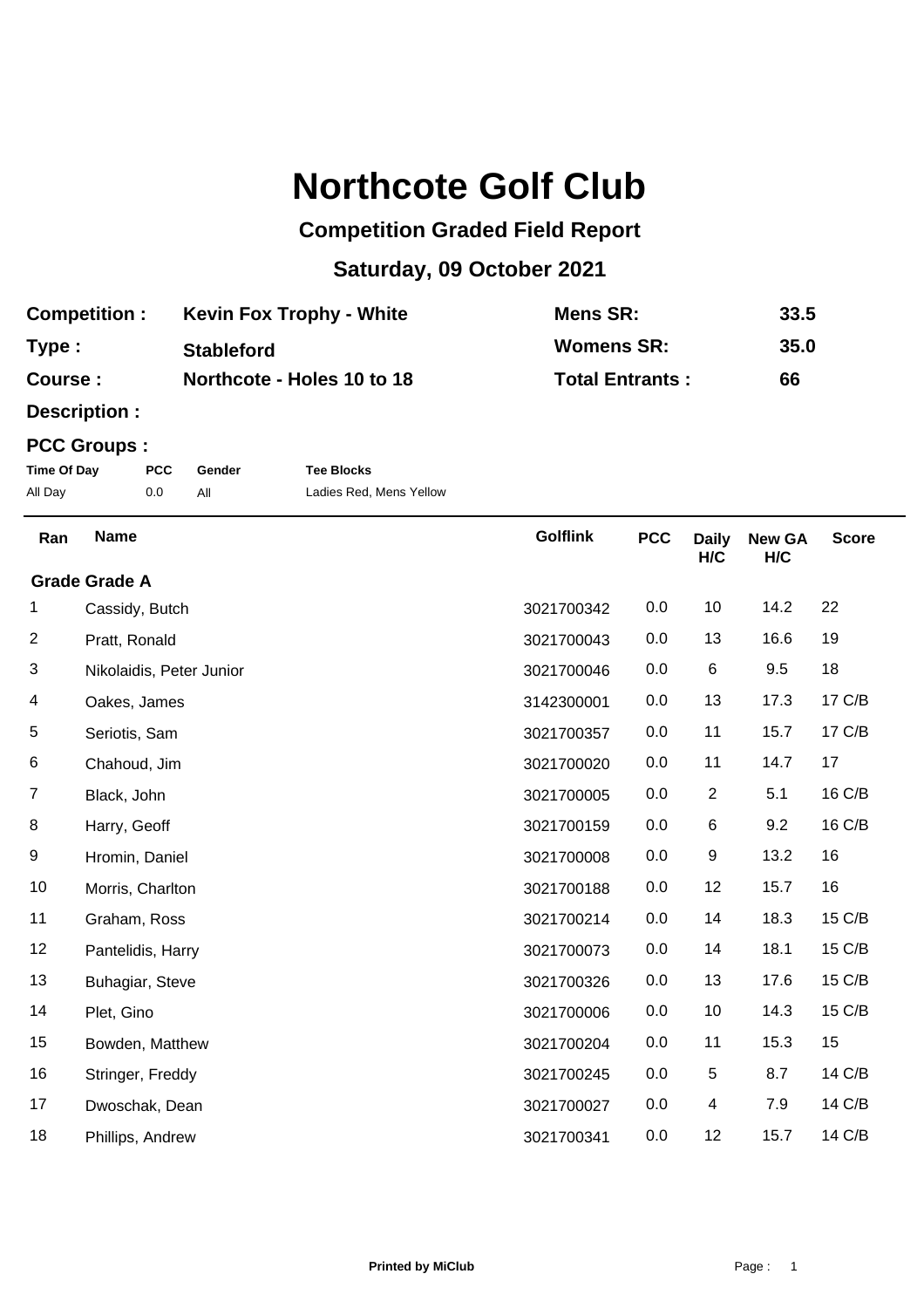| Ran            | <b>Name</b>                               | <b>Golflink</b> | <b>PCC</b> | <b>Daily</b><br>H/C | <b>New GA</b><br>H/C | <b>Score</b>   |
|----------------|-------------------------------------------|-----------------|------------|---------------------|----------------------|----------------|
| 19             | Kynigopoulos, Theo                        | 3021700310      | 0.0        | 13                  | 17.0                 | 14             |
| 20             | Matthews, Craig                           | 3021700042      | 0.0        | 8                   | 12.0                 | 13             |
| 21             | Lenton, Brett                             | 3021700406      | 0.0        | $\overline{7}$      | 10.9                 | 12 C/B         |
| 22             | Collins, Sean                             | 3021700392      | 0.0        | 14                  | 18.1                 | 12 C/B         |
| 23             | Curry, Joe                                | 3021700025      | 0.0        | 11                  | 15.3                 | 12 C/B         |
| 24             | Newlands, Harry                           | 3021700401      | 0.0        | 9                   | 13.2                 | 12             |
| 25             | Kovess, Peter                             | 3021700369      | 0.0        | 10                  | 14.4                 | 11             |
| 26             | Baker, Glenn                              | 3021700010      | 0.0        | 3                   | 5.9                  | 10 C/B         |
| 27             | Rennie, Matthew                           | 3021700270      | 0.0        | 4                   | 7.5                  | 10 C/B         |
| 28             | Sheridan, Maurice<br>Camberwell Golf Club | 3020400477      | 0.0        | 14                  | 18.1                 | 10             |
| 29             | Walsh, Joe                                | 3021700399      | 0.0        | 12                  | 16.1                 | 9              |
| 30             | Xavier, Nathan                            | 3021700277      | 0.0        | 14                  | 18.0                 | $\overline{7}$ |
|                | <b>Grade Grade B</b>                      |                 |            |                     |                      |                |
| 1              | Bolton, Danny                             | 3021700380      | 0.0        | 15                  | 19.7                 | 21             |
| $\overline{c}$ | Piccirilli, Carlo                         | 3021700356      | 0.0        | 16                  | 19.1                 | 19             |
| 3              | Doyle, Dan                                | 3022727171      | 0.0        | 15                  | 19.4                 | 18 C/B         |
| 4              | Quadrino, David                           | 3021700402      | 0.0        | 31                  | 37.7                 | 18 C/B         |
| 5              | Quadrino, John                            | 3021700054      | 0.0        | 16                  | 20.5                 | 18             |
| 6              | Jennings, Jack                            | 3021700397      | 0.0        | 20                  | 25.0                 | 17 C/B         |
| $\overline{7}$ | Steventon, Charles                        | 3021700404      | 0.0        | 21                  | 26.0                 | 17 C/B         |
| 8              | Sibley, Dan                               | 3021700395      | 0.0        | 16                  | 20.1                 | 17 C/B         |
| 9              | Mackay, Chris                             | 3021700363      | 0.0        | 28                  | 33.0                 | 17             |
| 10             | Murone, Anthony                           | 3021700298      | 0.0        | 25                  | 30.0                 | 17             |
| 11             | Kann, Peter                               | 3021700390      | 0.0        | 15                  | 19.8                 | 16 C/B         |
| 12             | Pham, Viet                                | 3021700387      | 0.0        | 25                  | 30.4                 | 16             |
| 13             | Steventon, Mike                           | 3021700172      | 0.0        | 15                  | 19.8                 | 15 C/B         |
| 14             | Mifsud, Anthony<br>Craigieburn Golf Club  | 3023000809      | 0.0        | 18                  | 22.3                 | 15 C/B         |
| 15             | Kifoto, William                           | 3021709511      | 0.0        | 15                  | 19.6                 | 15             |
| 16             | Harris, Shane                             | 3021700230      | 0.0        | 16                  | 19.9                 | 14 C/B         |
| 17             | Nikolaidis, Dorothy                       | 3300500010      | 0.0        | 19                  | 24.0                 | 14 C/B         |
| 18             | Enos, Clive                               | 3021700212      | 0.0        | 18                  | 22.3                 | 14 C/B         |
| 19             | Nikolaidis, Peter                         | 3021700002      | 0.0        | 29                  | 34.0                 | 14             |
| 20             | Baker, Luke                               | 3021700391      | 0.0        | 31                  | 42.0                 | 13 C/B         |
| 21             | Owens, Mark                               | 3021700364      | 0.0        | 16                  | 20.2                 | 13 C/B         |